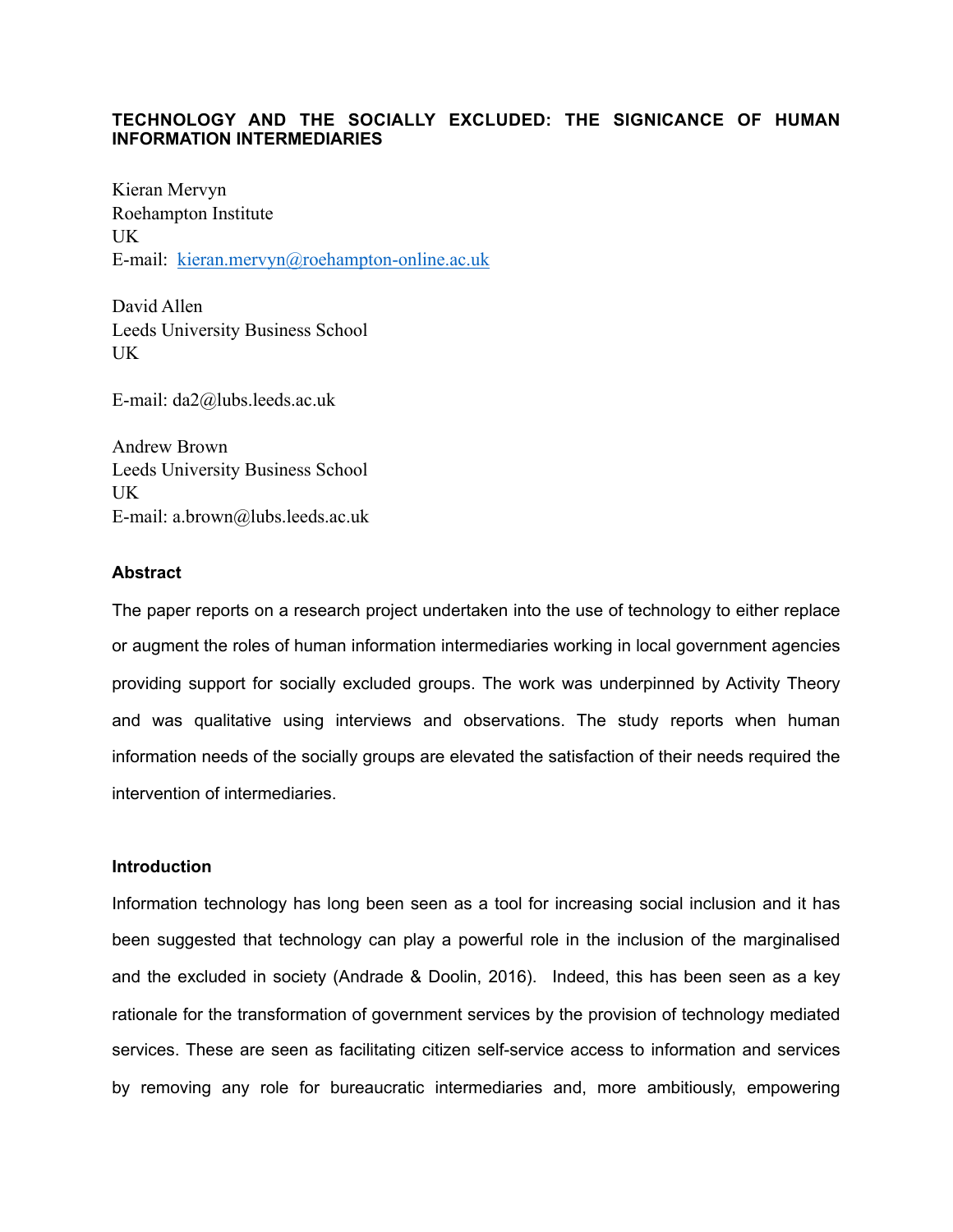citizens to actually participate in and shape policy (Fishenden & Thompson, 2013). However, given the often low information skills of the socially excluded, the impact of ICT-enabled selfservices on social exclusion is open to question. The research reported in this paper explores the use and impact of digital government services on socially excluded groups focusing on the role of intermediaries.

This was explored in two regions of the UK where local government created digital infrastructure with the specific objective of addressing the issue of supporting social inclusion. In the first city, a local government provided direct access to information by providing Wi-Fi-hotspots and laptops in the physical spaces occupied by the 'excluded' (specifically, a disability forum and women's refuges but including sites such as a Gujarat Hindu Society and Muslim Forum) with the intention that the self-service approach would be deployed and the socially excluded could and would access information themselves. In the second city a local government benefits and revenues department used mobile technologies to empower and support intermediaries, allowing reconfiguration of their roles.

### **Literature Review**

Sorrentino and Niehaves (2010) note that most existing studies fail to conceptualise the intermediary, and that it is a relatively unexplored field that requires an investigative effort. Sein and Furuholt (2012) note that the role of intermediaries has not been vigorously examined in the context of the digital divide. This reflects the wider argument that while e-Government and the digital divide research and practice should be connected they are disjointed and few explicit intersections can be found. Thus it is despite of a lack of evidence rather than in light of evidence, that the model of disintermediation has been implemented through the use of technology to address social exclusion, in both advanced and developing economies.

The first is the important role that human information intermediaries play in enabling social inclusion. Observers (James, 2005; Sein, 2011; Watkins, Tacchi, & Kiran, 2009) have illustrated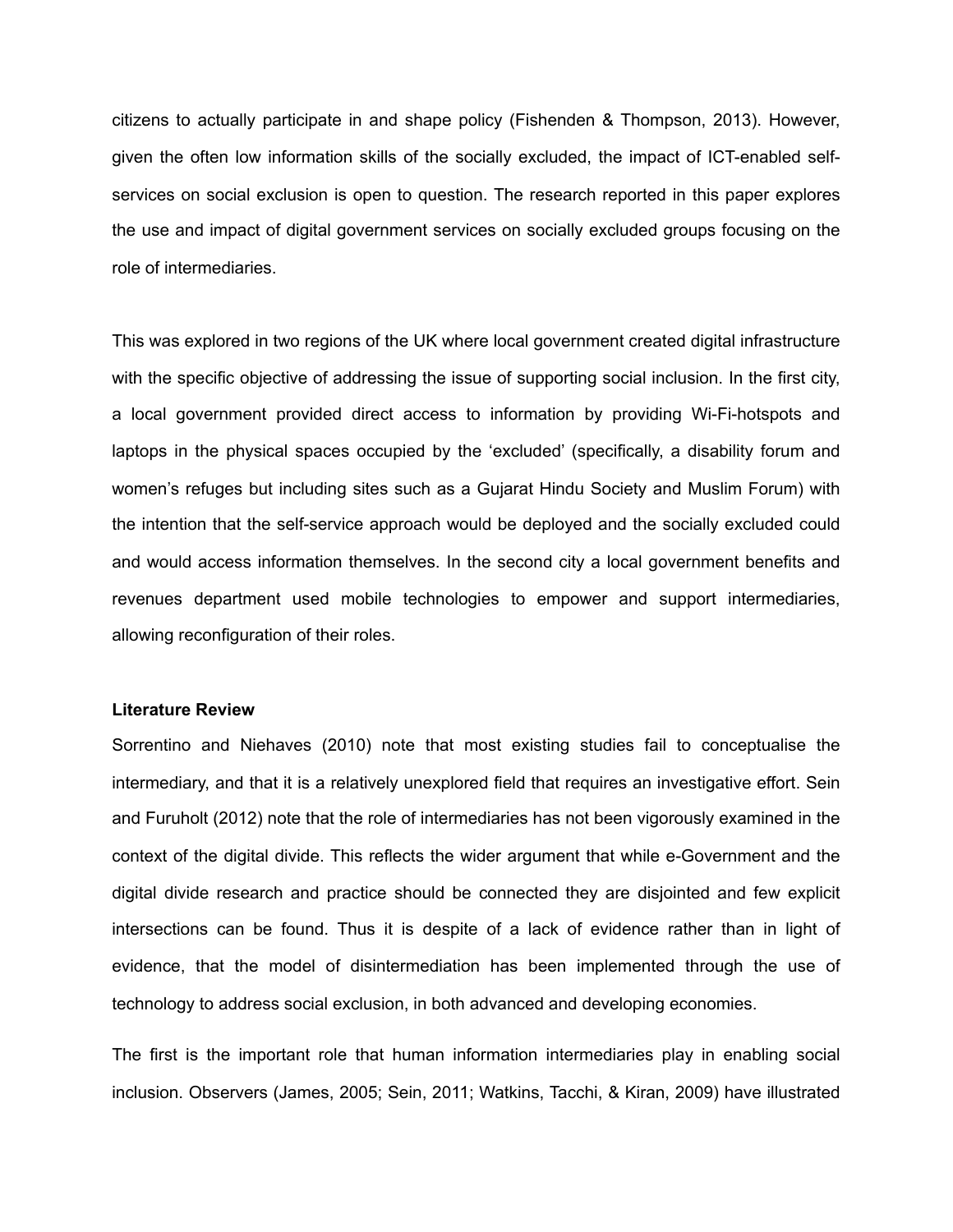the importance of human intermediaries for redressing people's literacy, numeracy and technical skill deficiencies, which prohibits access and use of public information. Research undertaken in a developing country context found that human intermediaries cement engagement between citizens and public administrative services (Haque & Kamna L, 2013; Rajalekshmi, 2008; Ravishankar, 2013; Sein, 2011; Watkins, 2010; Watkins et al., 2009). Sorrentino and Niehaves (2010)'s work provides an additional perspective exploring the role of human intermediaries in enhancing public value and reducing the e-Inclusion gap: they argue that human intermediaries could potentially enhance public value and may serve as the: *"*Bridge-concept that connects intermediaries, e-Government and e-Inclusion*"* (2010: p.8). From an international development perspective on human intermediaries, it has been noted (Sein, 2011) how various third party human intermediaries have attempted to fill the information void between government and under-served citizen encompassing civil society (Grönlund, 2000), activists and religious voluntary groups , and aid organisations (Bailey, 2009). Sein (2011) further noted that while the role of these groups has been discussed in the literature their involvement directly in the interaction between government and citizen has received less explicit attention.

#### **Methodology and Methods**

The approach taken was informed by Activity Theory. Activity theory has served as a fluid, conceptual and analytical framework in a plethora of research studies including the design of constructivist learning environments (Jonassen & Rohrer-Murphy, 1999) and gauging ethical and moral dilemmas of identity (Roth, 2007) through to technology adoption (Sun, 2012) and attempts at understanding technology-mediated social change (Allen, Brown, Karanasios, & Norman, 2013). Activity theory is also becoming emergent in the ICT4D field and helps to ascertain how ICT4D is enabling changes at an activity-centric unit of analysis in development settings (Karanasios, 2014; Karanasios & Allen, 2013).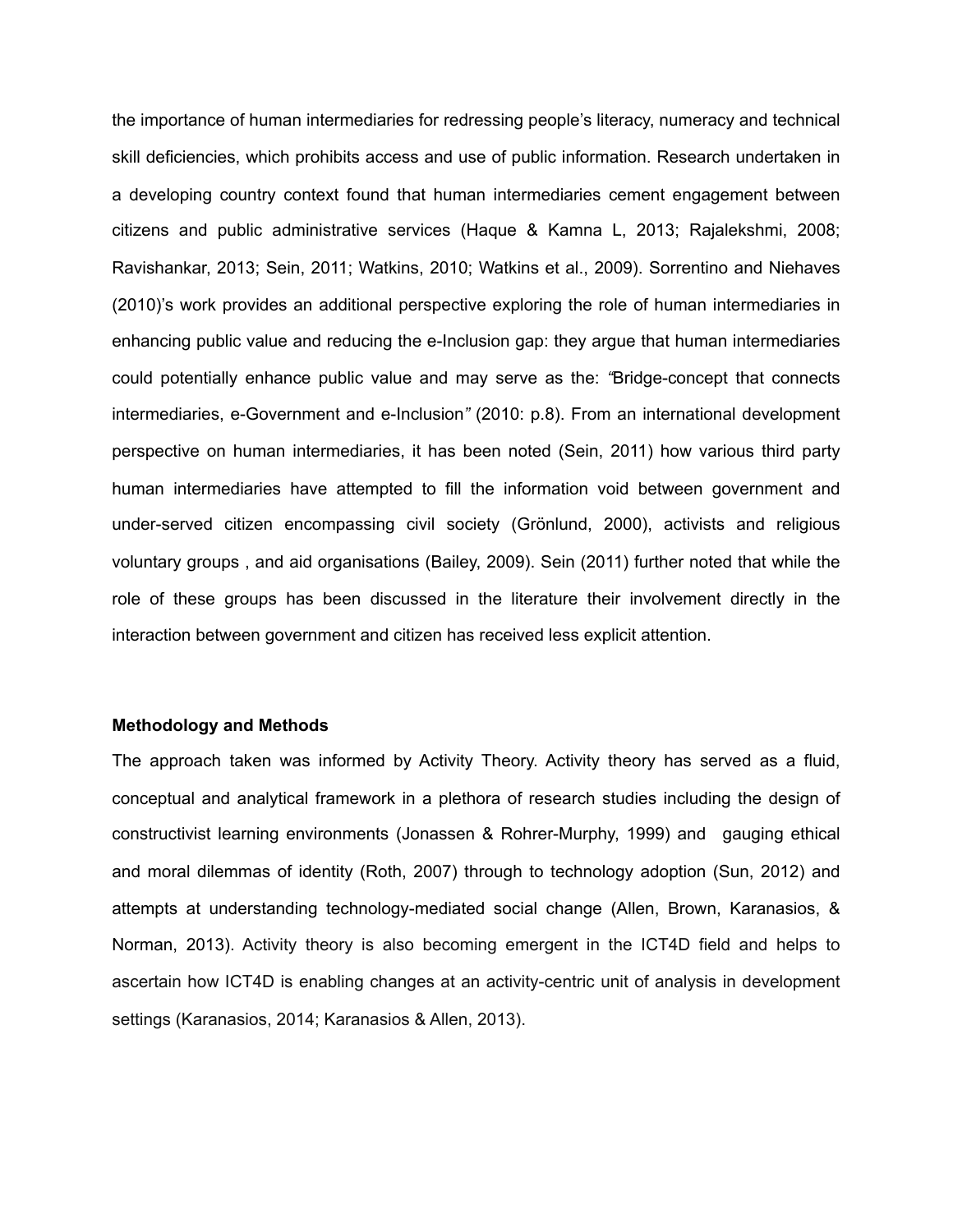Activity theory in the present study allowed us to focus on the activity of the information behaviour of the socially excluded individual as the prime unit of analysis within which technology is just one element, enabling the illumination of socio-cultural and historical relationships between people and artefacts (including technology artefacts) (L. Vygotsky, 1978; L. S. Vygotsky, 1981 ). A methodical understanding of activity theory and social inclusion encompassing macro-to-micro levels of activity, is provided by Mervyn, Allen and Simon (2014) which focuses on the activity systems under study through to the focus on actions and interrelations between the two.

In Mobile City, a total of 34 semi-structured and four open-ended interviews were conducted in two tranches. Follow up interviews and observations were then conducted.. Data were also collected through site visits and telephone conversations with key respondents in three consecutive years. Interviews were conducted with clients (the socially excluded), visiting officers, operational managers and senior management. In Aug City a total of 35 semistructured interviews, one focus group interview and two telephone interviews were conducted with a range of stakeholders including senior and operational council management, councillors, wireless network providers, third sector service providers and clients. Data collected from two organisations in Aug City are reported in this paper: a women's refuge organisation and a disability group. In the Women's Refuge organisation fourteen interviews were conducted in one Women's Refuge safe house, one drop-in centre and one administration site containing the central planning and operational office. In the central office seven additional interviewees ranged from Volunteer Co-ordinator, Independent Domestic Violence Advisor to Refuge Support Workers. The second stage of research was undertaken with the assistance of a female researcher because of gender access issues. Three interviews were initially undertaken in two separate rooms at Central Offices, with the Chief Executive and Volunteer Co-ordinator. All transcripts were coded into themes using NVIVO (data insight and analysis software) and the text was explored at different levels of analysis.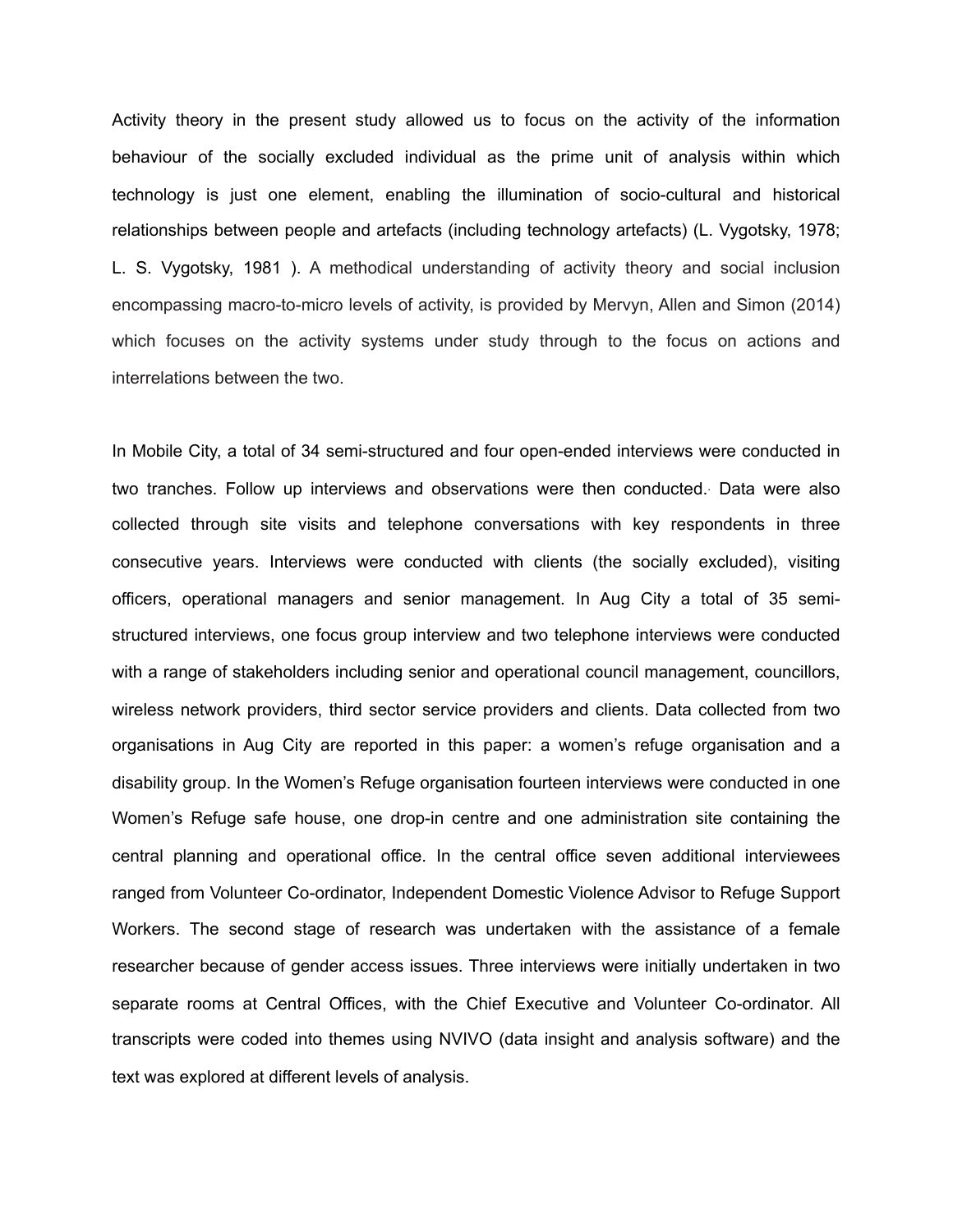## **Discussion and Findings**

One of the key findings from the research is that when human information needs of the socially groups are elevated (as occurred in both cases) the satisfaction of their needs required the intervention of intermediaries to redress micro and macro barriers and enhance social participation. This confirms the findings of earlier research, however, our work also points to the fact that their role is so essential that even when they were actively replaced by technology they remerged. We also found that when they were actively supported and developed then the effect on inclusion was profound.

A redesign of public services with the removal of traditional state provided intermediaries in the Aug City study led to the emergence of a new type of professional which crossed organisational boundaries and augmented traditional service activities to address this need. Aug City intermediaries were *not* professionally trained people and *not* provided by the state. Rather, they emerged as a consequence of the non-interventionist business model adopted by the Council.

Clients in both Aug City and Mobile City reportedly struggle with financial difficulties and often require debt management advice and support. The following quote illustrates an intermediary's role in this respect: "*I [assist*] *in terms of speaking to people from the housing [department] and making sure [clients] get their benefits OK. Keeping records of their support meetings, doing individual support plans to make sure that we have a package in place to fulfil their needs, really*" (Respondent F, Aug City, Safe House Manager). The on-line activity was closely allied with mediation of access to face-to-face services and can be seen as an extension of existing routines. Aug City Refuge respondents stated: "*If [clients] want an appointment with the GP or housing officer, we'll help them arrange it and meet up with them and take them along"* (Respondent B: Manager,); *"They need us to look [online] at things to do with health and child tax credits and that sort of thing on the [government] websites*" (Respondent F, Safe House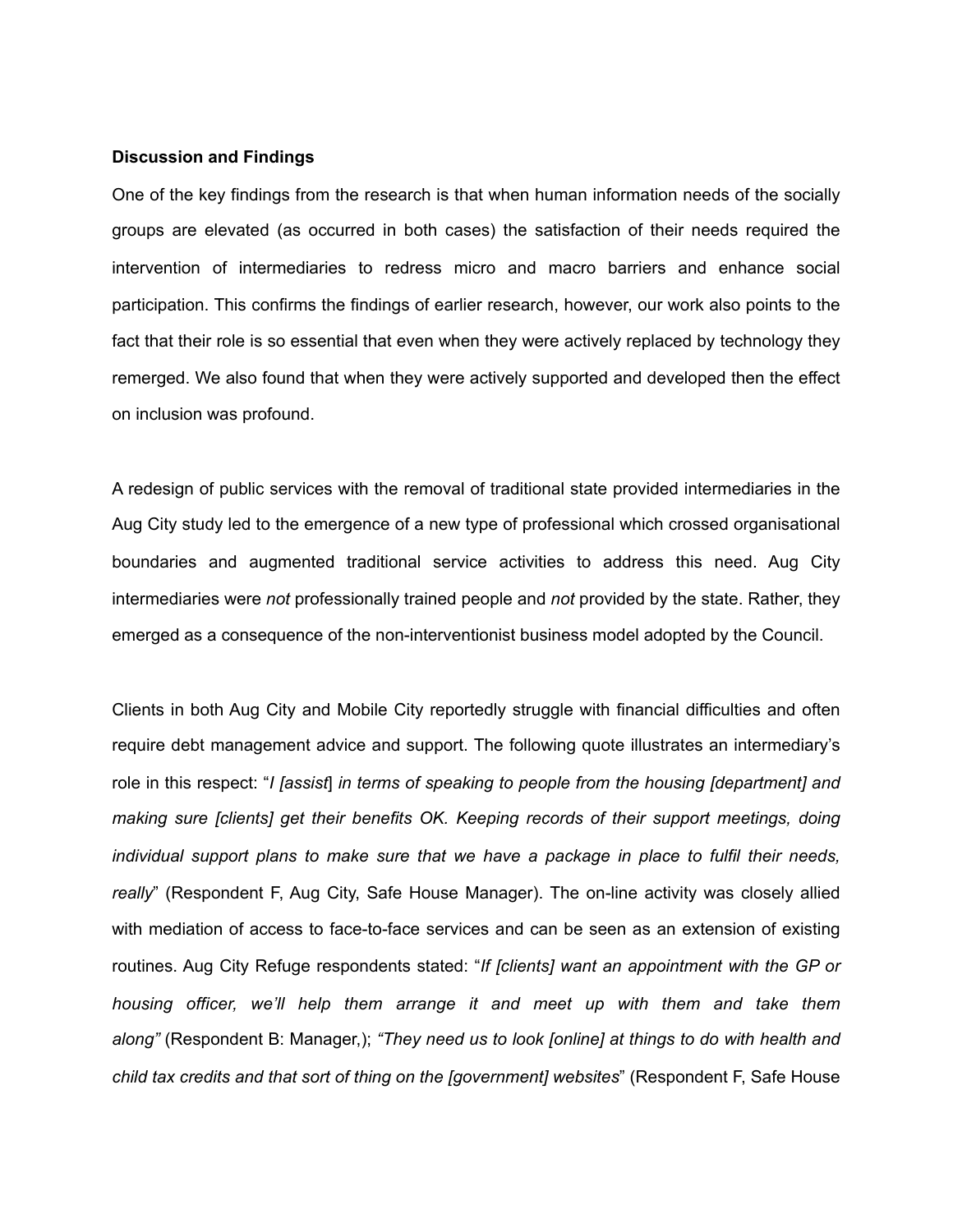Officer). While not trained as professional information intermediaries, the respondents indicated that information work formed a significant element of their role:

"The main focus is helping the women move on and get back into leading a normal life and help them find employment… Quite often we will access information on our clients behalf, information on childcare for example, registered child minders for parents who want to want to get back into work. We also look for information on the benefits system; we're able to download information and give it to our clients, instead of having to ring someone and ask them to send out leaflets and then wait an age to get this information through the post, I can get the information immediately" (Respondent D, Centre Officer).

Conversely, Mobile City intermediaries were centrally planned professionals, yet their role evolved through the functionality of mobile technologies. The interventionist model proved most effective, partially because of the fluid and dynamic role played by individual visiting officers. In Mobile City the local authority used mobile and wireless technology to redesign the way in which existing intermediaries worked. They moved from an environment where different services provided separate information services normally within physical locations, which could be visited by the citizen and would interact with a human intermediary, to an integrated approach where systems were provided through and on a vehicle (called the 'benefits bus'), which travelled to areas within the city and provided integrated services offered by intermediaries (visiting officers). The officers had access to centrally provided systems both within the bus and in citizen's homes using laptops. The approach was led by the Revenue and Benefits Department in an attempt to ensure that benefits were being fairly and effectively distributed to those eligible for them focusing on alleviation of poverty and empowering citizens to take up a wider array of benefits that they may be entitled to. These new mobile working arrangements have placed Mobile City visiting officers (VOs) at the heart of service provision: *"… So if a person is at someone's home or on the bus, they will be able to go onto the customer relationship management system and deal with any issue raised"* (Respondent K, VO).

In Mobile City the technological tool enabled a restructuring of the activity system with visiting officers, for example who are increasingly working as generalists rather than specialists and addressing a variety of information needs. In this respect, visiting officers are delivering single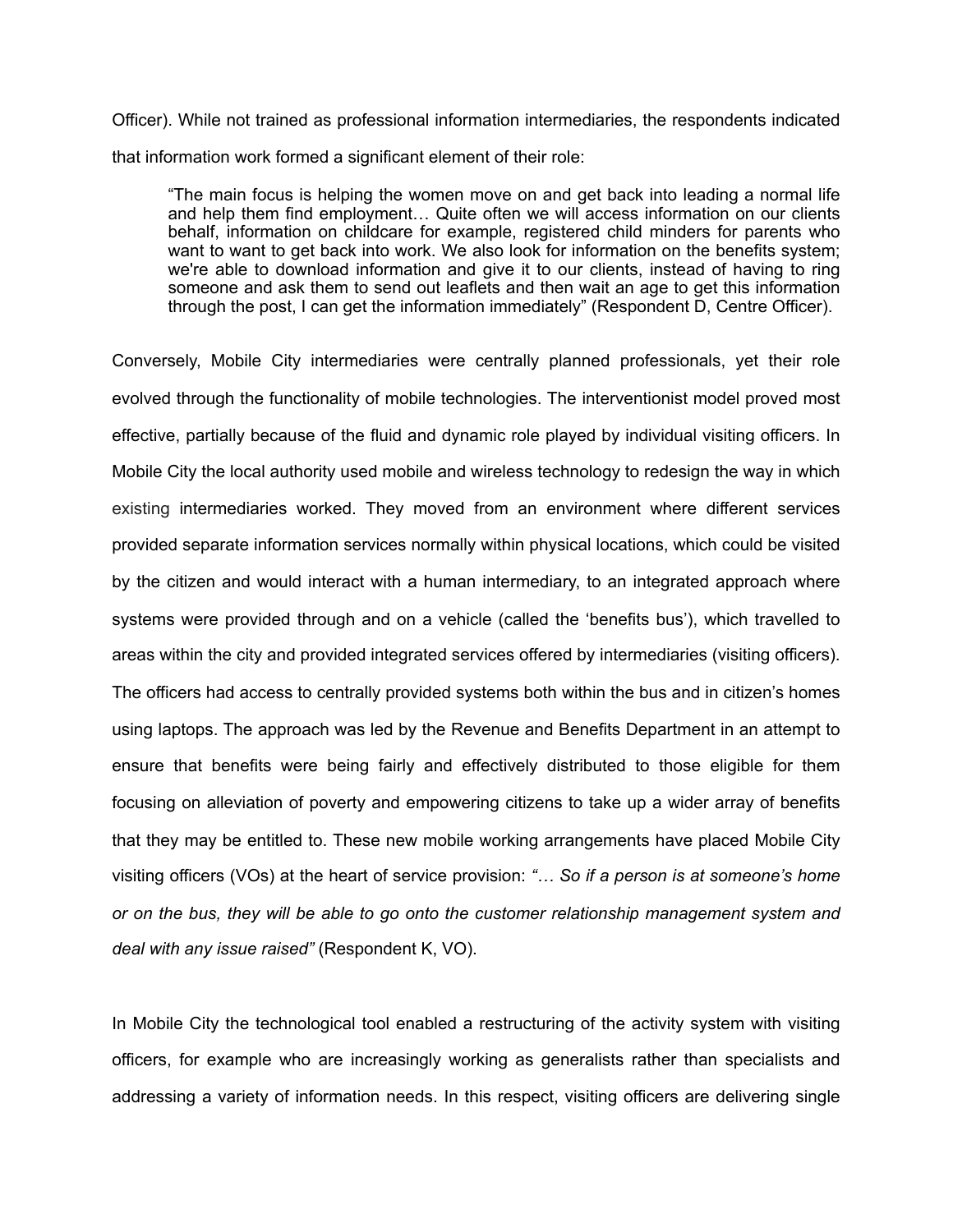organisational objectives relating to performance related visiting targets set for them by government whilst simultaneously addressing broader social issues. Crosby and Bryson (2005, p.8 in Gil-Garcia, Pardo & Burke, 2007) discuss the implications of service diversification as a: *"No-one-in-charge, shared-power world",* where increased levels of agencies and groups may diminish responsibility levels. Power dispensation between the respective parties may restrict authority to neither adequately address public problems nor redress social ailments, and: *"... As a result, the need has been raised for a new type of leadership that crosses boundaries of departments, levels of government, and sectors"* (Gil-García et al., 2007: p.2). Mobile ICT use by intermediaries has also led to emergent forms of government-to-citizen interaction (I2G2C). Visiting officers (and councillors) are actively listening to and responding to citizens needs much more than during traditional service activities. They are, in effect, presuming a leadership role by by-passing traditional channels in their quest for a solution to significant social questions (Leslie & Canwell, 2010). This is important because it illustrates how disruptive technologies are altering the relationship between council employees tasked with addressing social exclusion and citizens.

In both Aug City and Mobile City human intermediaries can use the technology to provide personalised and customised services. In this respect, the connection between human intermediaries, e-Government services and mobile information and communication technology emerges from both case studies reinforcing the work of Hsieh et al., (2008) who established that those with greater levels of social, economic and cultural capital (e.g. intermediaries) were more adept, and able to exploit, the functional characteristics of new technologies, and use new technologies as strategic artefacts.

#### **Conclusion**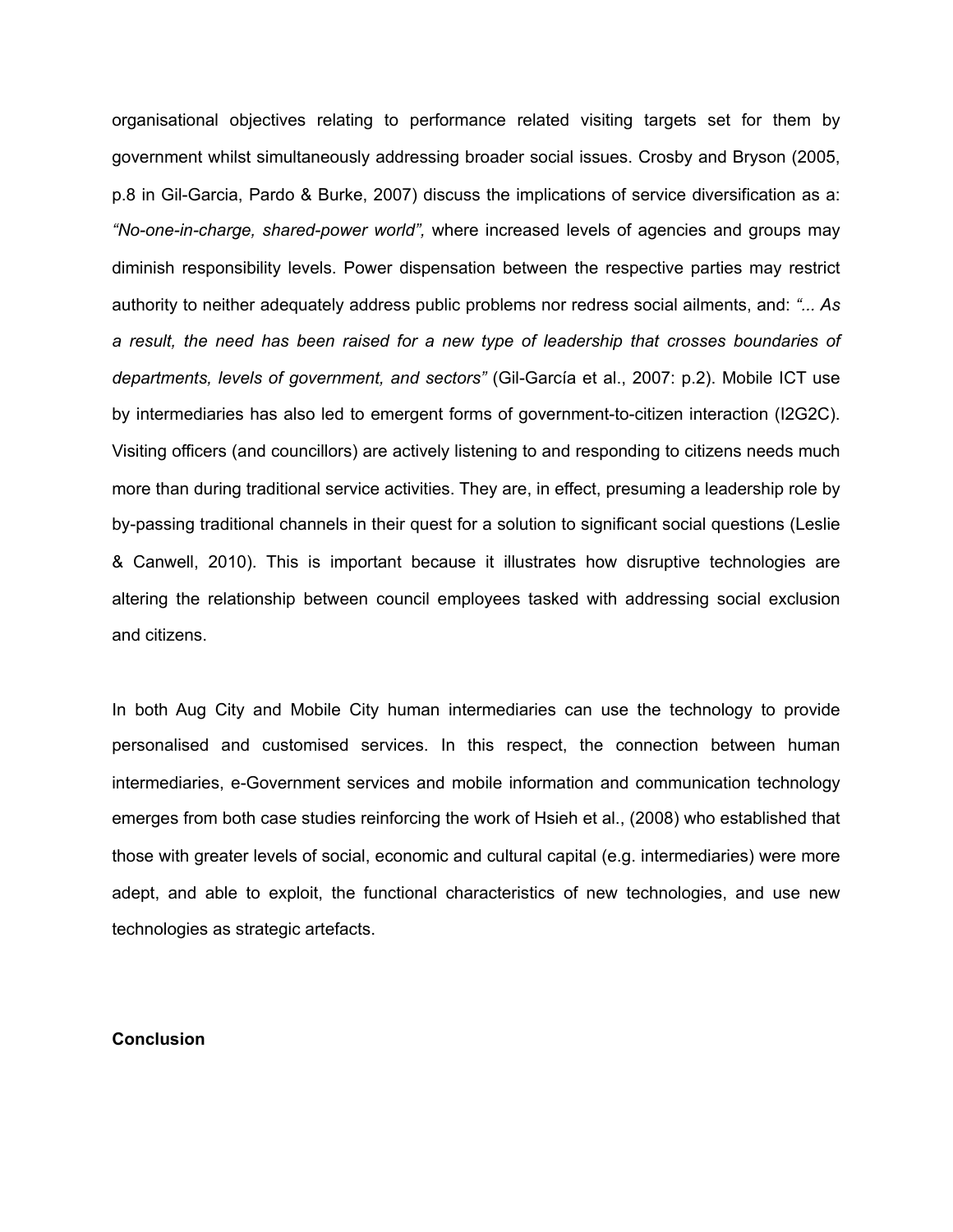Our key finding is of the profound importance of human intermediaries in the provision of digitised services to the socially excluded. Attempts at self-service and disintermediation to help the socially excluded can remove vital help previously available to socially excluded citizens in the form of human intermediaries, leading to unintended and uncertain outcomes and impact. Unless new human intermediaries emerge to fulfil the vital role of information intermediary for the socially excluded (and we find evidence that they do, despite this running counter to the selfservice ethos of digital governance) (Beynon-Davies, 2007; Chan et al., 2010; Saeed & Abdinnour, 2013) the outcome of attempted disintermediation can be to increase, not decrease social exclusion.

#### **References**

- Allen, D., K.,, Brown, A., Karanasios, S., & Norman, A. (2013). How Should Technology-Mediated Organizational Change Be Explained? A Comparison of the Contributions of Critical Realism and Activity Theory. *Management Information Systems Quarterly, 37*(3), 835-854.
- Andrade, A. D., & Doolin, B. (2016). Information and communication technology and the social inclusion of refugees. *MIS Quarterly, 40*(2), 405-416.
- Bailey, A. (2009). Issues Affecting the Social Sustainability of Telecentres In Developing Contexts: A Field Study of Sixteen Telecentres in Jamaica. *Electronic Journal of Information Systems in Developing Countries, 36*(4), 1-18.
- Beynon-Davies, P. (2007). Models for e-government. *Transforming Government: people, process and policy, 1*(1), 7-28.
- Chan, F. K. Y., Thong, J. Y. L., Venkatesh, V., Brown, S. A., Hu, P. J. H., & Tam, K. Y. (2010). Modeling Citizen Satisfaction with Mandatory Adoption of an E-Government Technology. *Journal of the Association for Information Systems, 11*(10), 2.
- Crosby, B. C., & Bryson, J. M. (2005). *Leadership for the common good: Tackling public problems in a shared-power world* (2nd ed.). San Francisco: Jossey-Bass.
- Fishenden, J., & Thompson, M. (2013). Digital Government, Open Architecture, and Innovation: Why Public Sector IT Will Never Be the Same Again. *Journal of Public Administration Research and Theory: J-PART, 23*(4), 977-1004.
- Gil-García, J., Pardo, T., & Burke, B. (2007, May 31 June 2, 2007). *Government Leadership in Multi-Sector IT-Enabled Networks: Lessons from the Response to the West Nile Virus Outbreak.* Paper presented at the Leading the Future of the Public Sector: The Third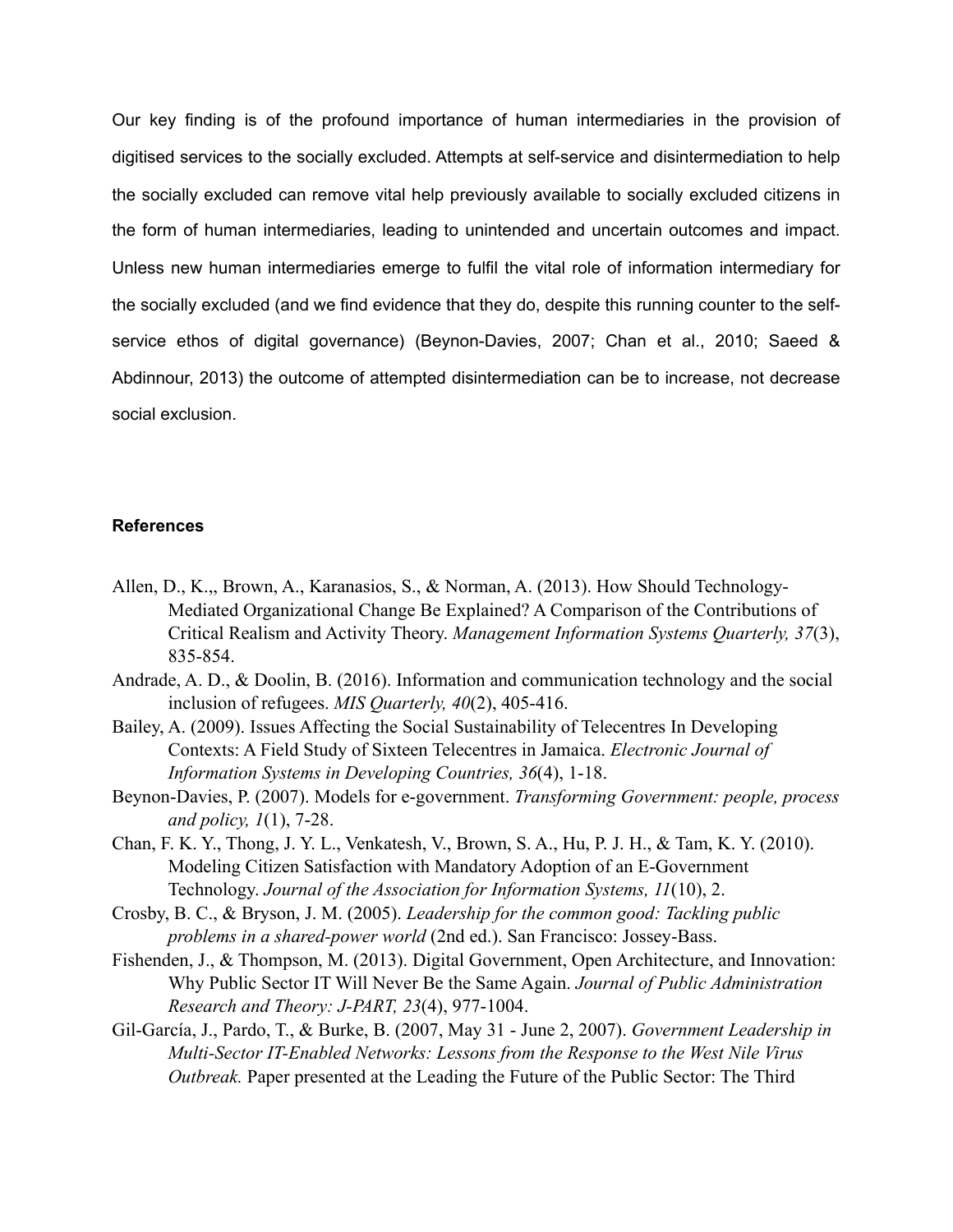Transatlantic Dialogue. Workshop 4: Leading in a Multi-Sector Environment, University of Delaware, Newark, Delaware, USA.

- Grönlund, A. (2000). *What's In a Field Exploring the eGovernment Domain*. Paper presented at the Proceedings of 38th Hawaii International Conference on System Sciences (HICSS'05), Big Island, Hawaii, USA.
- Haque, A., & Kamna L, M. (2013). Governance in the Technology Era: Implications of Actor Network Theory for Social Empowerment in South Asia. In *Grand Successes and Failures in IT. Public and Private Sectors* (pp. 375-390). Berlin Heidelberg: Springer.
- Hsieh, J., Po-An, J., Rai, A., & Keil, M. (2008). Understanding digital inequality: Comparing continued use behavioural models of the socio-economically advantaged and disadvantaged. *MIS Quarterly, 32* (1), 97-126.
- James, J. (2005). The global digital divide in the Internet: developed countries constructs and Third World realities *Journal of Information Science, 31*(2), 114-123.
- Jonassen, D. H., & Rohrer-Murphy, L. (1999). Activity theory as a framework for designing constructivist learning environments. *Educational Technology Research and Development, 47*(1), 61-79.
- Karanasios, S. (2014). Framing ICT4D research using activity theory: a match between the ICT4D field and theory? *Information Technologies & International Development, 10*(2), pp. 1-18.
- Karanasios, S., & Allen, D. (2013). ICT for development in the context of the closure of Chernobyl nuclear power plant: an activity theory perspective. *Information Systems Journal*.
- Leslie, K., & Canwell, A. (2010). Leadership at all levels: Leading public sector organisations in an age of austerity. *European Management Journal, 28*(4), 297-305.
- Mervyn, K., Simon, A., & Allen, D. K. (2014). Digital inclusion and social inclusion: a tale of two cities. *Information, Communication & Society* 19 (7), 1086-1104.
- Rajalekshmi, K. G. (2008). E-Governance Services Through Telecenters: The Role of Human Intermediary and Issues of Trust. *ITID, 4*(1), 19-35.
- Ravishankar, M. N. (2013). Public ICT innovations: a strategic ambiguity perspective. *Journal of Information Technology, 28*, 316–332.
- Roth, W.-M. (2007). The ethico-moral nature of identity: Prolegomena to the development of third-generation cultural-historical activity theory. *International Journal of Educational Research, 46*(1), 83-93.
- Saeed, K. A., & Abdinnour, S. (2013). Understanding post-adoption IS usage stages: An empirical assessment of self-service information systems. *Information Systems Journal, 23*(3), 219–244.
- Sein, M. K. (2011). The "I" between G and C: E-Government Intermediaries in Developing Countries. *The Electronic Journal of Information Systems in Developing Countries, 48*(0).
- Sein, M. K., & Furuholt, B. (2012). Intermediaries: bridges across the digital divide. *Information Technology for Development*.